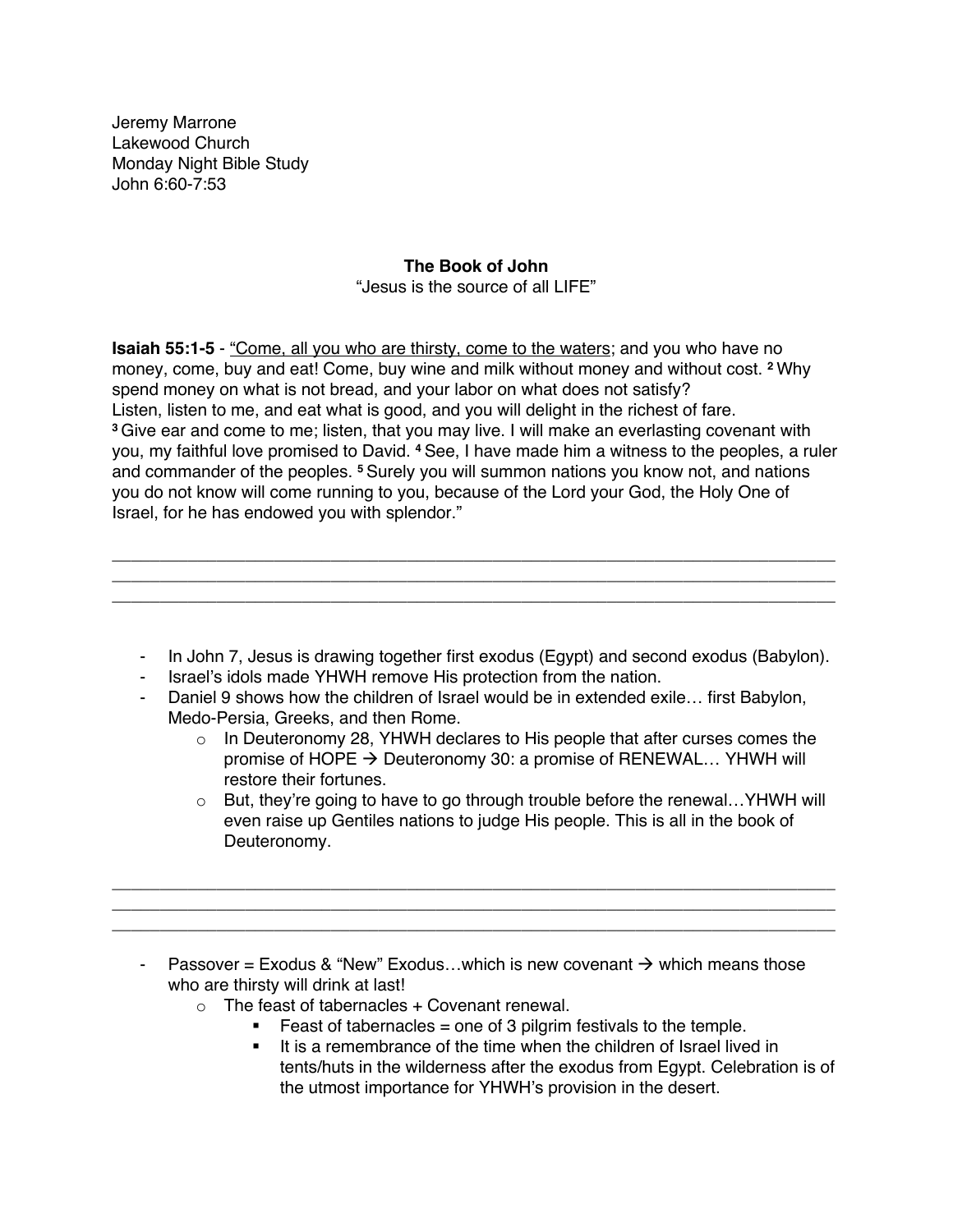# - **Jesus relies heavily on Ezekiel. Covenant renewal = THE WATER.**

\_\_\_\_\_\_\_\_\_\_\_\_\_\_\_\_\_\_\_\_\_\_\_\_\_\_\_\_\_\_\_\_\_\_\_\_\_\_\_\_\_\_\_\_\_\_\_\_\_\_\_\_\_\_\_\_\_\_\_\_\_\_\_\_\_\_\_\_\_\_\_\_\_\_\_\_ \_\_\_\_\_\_\_\_\_\_\_\_\_\_\_\_\_\_\_\_\_\_\_\_\_\_\_\_\_\_\_\_\_\_\_\_\_\_\_\_\_\_\_\_\_\_\_\_\_\_\_\_\_\_\_\_\_\_\_\_\_\_\_\_\_\_\_\_\_\_\_\_\_\_\_\_ \_\_\_\_\_\_\_\_\_\_\_\_\_\_\_\_\_\_\_\_\_\_\_\_\_\_\_\_\_\_\_\_\_\_\_\_\_\_\_\_\_\_\_\_\_\_\_\_\_\_\_\_\_\_\_\_\_\_\_\_\_\_\_\_\_\_\_\_\_\_\_\_\_\_\_\_

- $\circ$  Ezekiel 34 = new shepherding for the flock of God
- $\circ$  Ezekiel 35 = rescue from ancient enemies
- $\circ$  Ezekiel 36 = washing away of uncleanliness and placing of YHWH's Spirit within them.
- $\circ$  Ezekiel 37 = the great resurrection in the valley of dry bones

\_\_\_\_\_\_\_\_\_\_\_\_\_\_\_\_\_\_\_\_\_\_\_\_\_\_\_\_\_\_\_\_\_\_\_\_\_\_\_\_\_\_\_\_\_\_\_\_\_\_\_\_\_\_\_\_\_\_\_\_\_\_\_\_\_\_\_\_\_\_\_\_\_\_\_\_ \_\_\_\_\_\_\_\_\_\_\_\_\_\_\_\_\_\_\_\_\_\_\_\_\_\_\_\_\_\_\_\_\_\_\_\_\_\_\_\_\_\_\_\_\_\_\_\_\_\_\_\_\_\_\_\_\_\_\_\_\_\_\_\_\_\_\_\_\_\_\_\_\_\_\_\_ \_\_\_\_\_\_\_\_\_\_\_\_\_\_\_\_\_\_\_\_\_\_\_\_\_\_\_\_\_\_\_\_\_\_\_\_\_\_\_\_\_\_\_\_\_\_\_\_\_\_\_\_\_\_\_\_\_\_\_\_\_\_\_\_\_\_\_\_\_\_\_\_\_\_\_\_ \_\_\_\_\_\_\_\_\_\_\_\_\_\_\_\_\_\_\_\_\_\_\_\_\_\_\_\_\_\_\_\_\_\_\_\_\_\_\_\_\_\_\_\_\_\_\_\_\_\_\_\_\_\_\_\_\_\_\_\_\_\_\_\_\_\_\_\_\_\_\_\_\_\_\_\_ \_\_\_\_\_\_\_\_\_\_\_\_\_\_\_\_\_\_\_\_\_\_\_\_\_\_\_\_\_\_\_\_\_\_\_\_\_\_\_\_\_\_\_\_\_\_\_\_\_\_\_\_\_\_\_\_\_\_\_\_\_\_\_\_\_\_\_\_\_\_\_\_\_\_\_\_ \_\_\_\_\_\_\_\_\_\_\_\_\_\_\_\_\_\_\_\_\_\_\_\_\_\_\_\_\_\_\_\_\_\_\_\_\_\_\_\_\_\_\_\_\_\_\_\_\_\_\_\_\_\_\_\_\_\_\_\_\_\_\_\_\_\_\_\_\_\_\_\_\_\_\_\_

# **Temple = heaven + earth come together.**

The reconstruction of the temple for Ezekiel was to be like the new creation. After the temple was destroyed, HOPE was lost of a connection between heaven & earth.

- There was going to be a new Eden, a new promised land, and the new garden.
- Four rivers would flow out! It would irrigate the surrounding countries.
- This was just like a temple, where the living God would come and dwell (with mankind).

### **Genesis 2:8-14**

The Lord God planted a garden toward the east, in Eden; and there He placed the man whom He had formed. **<sup>9</sup>** Out of the ground the Lord God caused every tree to grow that is pleasing to the sight and good for food; the tree of life *was* also in the midst of the garden, and the tree of the knowledge of good and evil. **<sup>10</sup>** Now a river flowed out of Eden to water the garden; and from there it divided and became four rivers. **<sup>11</sup>** The name of the first is Pishon; it flows around the whole land of Havilah, where there is gold. **<sup>12</sup>** The gold of that land is good; the bdellium and the onyx stone are there *as well*. **<sup>13</sup>** The name of the second river is Gihon; it flows around the whole land of Cush. **<sup>14</sup>** The name of the third river is Tigris; it flows east of Assyria. And the fourth river is the Euphrates.

- In Ezekiel 43, Ezekiel sees YHWH returning to the temple and bringing justice back to the world.

\_\_\_\_\_\_\_\_\_\_\_\_\_\_\_\_\_\_\_\_\_\_\_\_\_\_\_\_\_\_\_\_\_\_\_\_\_\_\_\_\_\_\_\_\_\_\_\_\_\_\_\_\_\_\_\_\_\_\_\_\_\_\_\_\_\_\_\_\_\_\_\_\_\_\_\_ \_\_\_\_\_\_\_\_\_\_\_\_\_\_\_\_\_\_\_\_\_\_\_\_\_\_\_\_\_\_\_\_\_\_\_\_\_\_\_\_\_\_\_\_\_\_\_\_\_\_\_\_\_\_\_\_\_\_\_\_\_\_\_\_\_\_\_\_\_\_\_\_\_\_\_\_ \_\_\_\_\_\_\_\_\_\_\_\_\_\_\_\_\_\_\_\_\_\_\_\_\_\_\_\_\_\_\_\_\_\_\_\_\_\_\_\_\_\_\_\_\_\_\_\_\_\_\_\_\_\_\_\_\_\_\_\_\_\_\_\_\_\_\_\_\_\_\_\_\_\_\_\_

> o Ezekiel 43:1-5 - Then the man brought me to the gate facing east, **<sup>2</sup>** and I saw the glory of the God of Israel coming from the east. His voice was like the roar of rushing waters, and the land was radiant with his glory. **<sup>3</sup>** The vision I saw was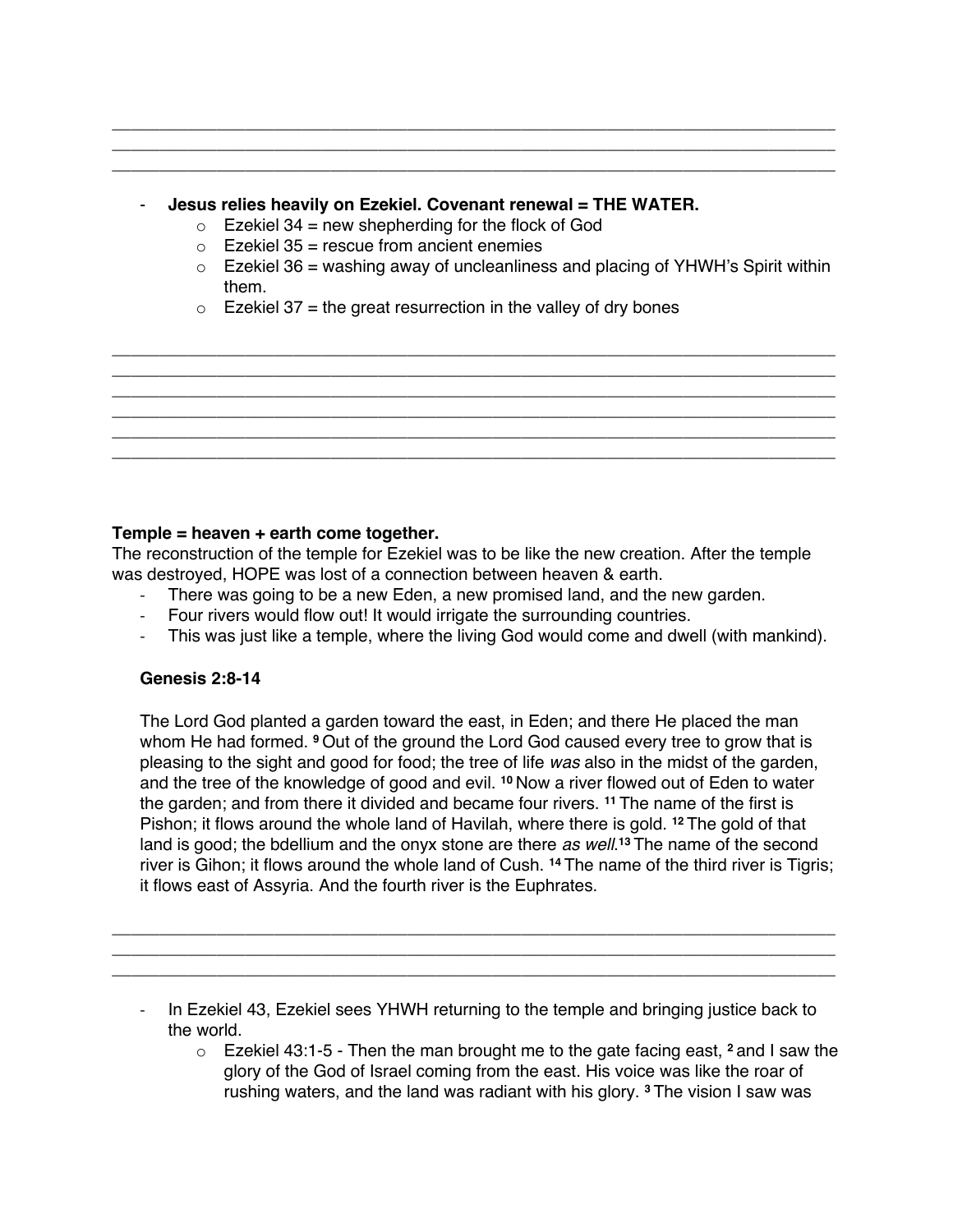like the vision I had seen when he came to destroy the city and like the visions, I had seen by the Kebar River, and I fell facedown. **<sup>4</sup>** The glory of the Lord entered the temple through the gate facing east. **<sup>5</sup>** Then the Spirit lifted me up and brought me into the inner court, and the glory of the Lord filled the temple.

Isaiah sees the same thing in Isaiah 40... where YHWH comes back to His people.

 $\circ$  Isaiah 40:9-11 - You who bring good news to Zion,

go up on a high mountain.

You who bring good news to Jerusalem,

lift up your voice with a shout,

lift it up, do not be afraid;

say to the towns of Judah,

"Here is your God!"

**<sup>10</sup>** See, the Sovereign Lord comes with power,

and he rules with a mighty arm.

See, his reward is with him,

and his recompense accompanies him.

**<sup>11</sup>** He tends his flock like a shepherd:

He gathers the lambs in his arms

and carries them close to his heart;

he gently leads those that have young.

Ezekiel 47  $\rightarrow$  There is a great river flowing from the temple. It even flows down to the dead sea (where fishing can happen again).

\_\_\_\_\_\_\_\_\_\_\_\_\_\_\_\_\_\_\_\_\_\_\_\_\_\_\_\_\_\_\_\_\_\_\_\_\_\_\_\_\_\_\_\_\_\_\_\_\_\_\_\_\_\_\_\_\_\_\_\_\_\_\_\_\_\_\_\_\_\_\_\_\_\_\_\_ \_\_\_\_\_\_\_\_\_\_\_\_\_\_\_\_\_\_\_\_\_\_\_\_\_\_\_\_\_\_\_\_\_\_\_\_\_\_\_\_\_\_\_\_\_\_\_\_\_\_\_\_\_\_\_\_\_\_\_\_\_\_\_\_\_\_\_\_\_\_\_\_\_\_\_\_ \_\_\_\_\_\_\_\_\_\_\_\_\_\_\_\_\_\_\_\_\_\_\_\_\_\_\_\_\_\_\_\_\_\_\_\_\_\_\_\_\_\_\_\_\_\_\_\_\_\_\_\_\_\_\_\_\_\_\_\_\_\_\_\_\_\_\_\_\_\_\_\_\_\_\_\_

- $\circ$  Ezekiel 47:1-2 The man brought me back to the entrance to the temple, and I saw water coming out from under the threshold of the temple toward the east (for the temple faced east). The water was coming down from under the south side of the temple, south of the altar. **<sup>2</sup>** He then brought me out through the north gate and led me around the outside to the outer gate facing east, and the water was trickling from the south side.
	- § Ezekiel 47:8-10 **<sup>8</sup>** He said to me, "This water flows toward the eastern region and goes down into the Arabah, where it enters the Dead Sea. When it empties into the sea, the salty water there becomes fresh. **<sup>9</sup>** Swarms of living creatures will live wherever the river flows. There will be large numbers of fish, because this water flows there and makes the salt water fresh; so where the river flows **everything will live.**
- Zechariah applies this to the returned exiles... from Babylon. They've rebuilt the temple, but God seems to be missing. For some reason they knew that, even if they rebuilt, God wouldn't come back.
- Malachi promised God WOULD return to His people, but it would be a SHOCK.
- The need for new covenant from Ezekiel and Zechariah is coming through in John 7.

\_\_\_\_\_\_\_\_\_\_\_\_\_\_\_\_\_\_\_\_\_\_\_\_\_\_\_\_\_\_\_\_\_\_\_\_\_\_\_\_\_\_\_\_\_\_\_\_\_\_\_\_\_\_\_\_\_\_\_\_\_\_\_\_\_\_\_\_\_\_\_\_\_\_\_\_ \_\_\_\_\_\_\_\_\_\_\_\_\_\_\_\_\_\_\_\_\_\_\_\_\_\_\_\_\_\_\_\_\_\_\_\_\_\_\_\_\_\_\_\_\_\_\_\_\_\_\_\_\_\_\_\_\_\_\_\_\_\_\_\_\_\_\_\_\_\_\_\_\_\_\_\_ \_\_\_\_\_\_\_\_\_\_\_\_\_\_\_\_\_\_\_\_\_\_\_\_\_\_\_\_\_\_\_\_\_\_\_\_\_\_\_\_\_\_\_\_\_\_\_\_\_\_\_\_\_\_\_\_\_\_\_\_\_\_\_\_\_\_\_\_\_\_\_\_\_\_\_\_